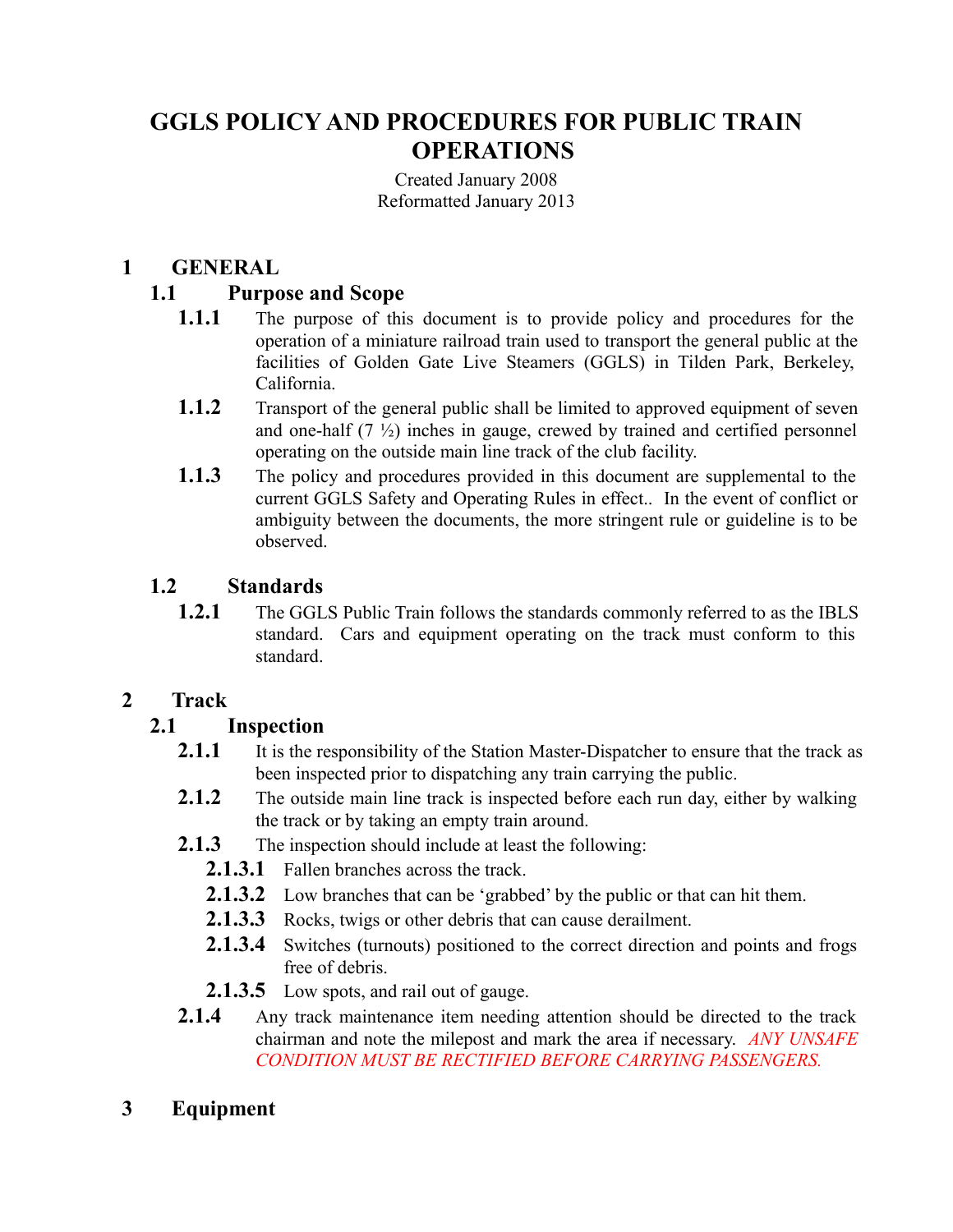# **3.1 Locomotives and Rolling Stock**

- **3.1.1** All equipment used for carriage of the public shall conform with the "GGLS" Safety and Operating Rules" handbook currently in effect.
- **3.1.2** All Locomotives must have a log book to record operational issues.
- **3.1.2.1** All Steam Locomotives must follow GGLS Safety Rules.
- **3.1.3** Rolling stock must have a log book to log issues and maintenance.
	- **3.1.3.1** All rolling stock shall have their trucks inspected quarterly for wear, loose bolts, secure hubs and worn wheel flanges.
- **3.1.4** Any defective piece of equipment shall be tagged with a Bad Order Tag and be removed from service until repaired. Bad Order Tags are found in the car storage area of the Shattock Barn.

# **3.2 Train Assembly**

- **3.2.1** Train assembly will be performed by the first arriving crew members that are sufficiently qualified in the inspection and operation of the required equipment. Standing orders for train assembly shall be as follows:
	- **3.2.1.1** Live Steam Locomotive Under all circumstances where a live steam locomotive is available for service, the weather & track condition is favorable and a qualified crew is available, the public train shall be assembled with said locomotive.
	- **3.2.1.2** Rolling Stock An appropriate number of passenger cars will be selected, based upon size of locomotive and expected passenger volume. Guidelines for maximum train size are posted in the Shattock Barn. Only bench seat cars shall be used for transporting the general public. Gondola type cars with high sides shall not be used.
	- **3.2.1.3** Last Car The last car of the train should have a seat for the Conductor-Flagman-Brakeman and a red signal flag.
- **3.2.2** Care should be exercised in assembling the train to note if there are any "BAD ORDER" tags on any equipment, or if any equipment appears to have suffered damage since its last use. Damaged, suspect damaged, or "BAD ORDER" tagged equipment should not be assembled on the train.

# **3.3 Inspection**

- **3.3.1** It is the responsibility of the Conductor-Flagman-Brakeman to ensure that the train has been inspected on every run prior to signaling that the train is authorized to depart the station with general public passengers on board.
- **3.3.2** The Conductor/Brakeman/Flagman shall personally inspect all rolling stock on the train. The Engineer-Fireman shall inspect the engine and tender and the Conductor/Brakeman/ Flagman shall confirm with the Engineer-Fireman that this equipment is in good operating order.
- **3.3.3** The inspection shall include:
	- **3.3.3.1** Verification that all cars are properly coupled, couplers are in good working order and safety chains are in place on every car.
		- **3.3.3.1.1** Two safety chains must be used per each car connection, one to the left and the other to the right of the couplers.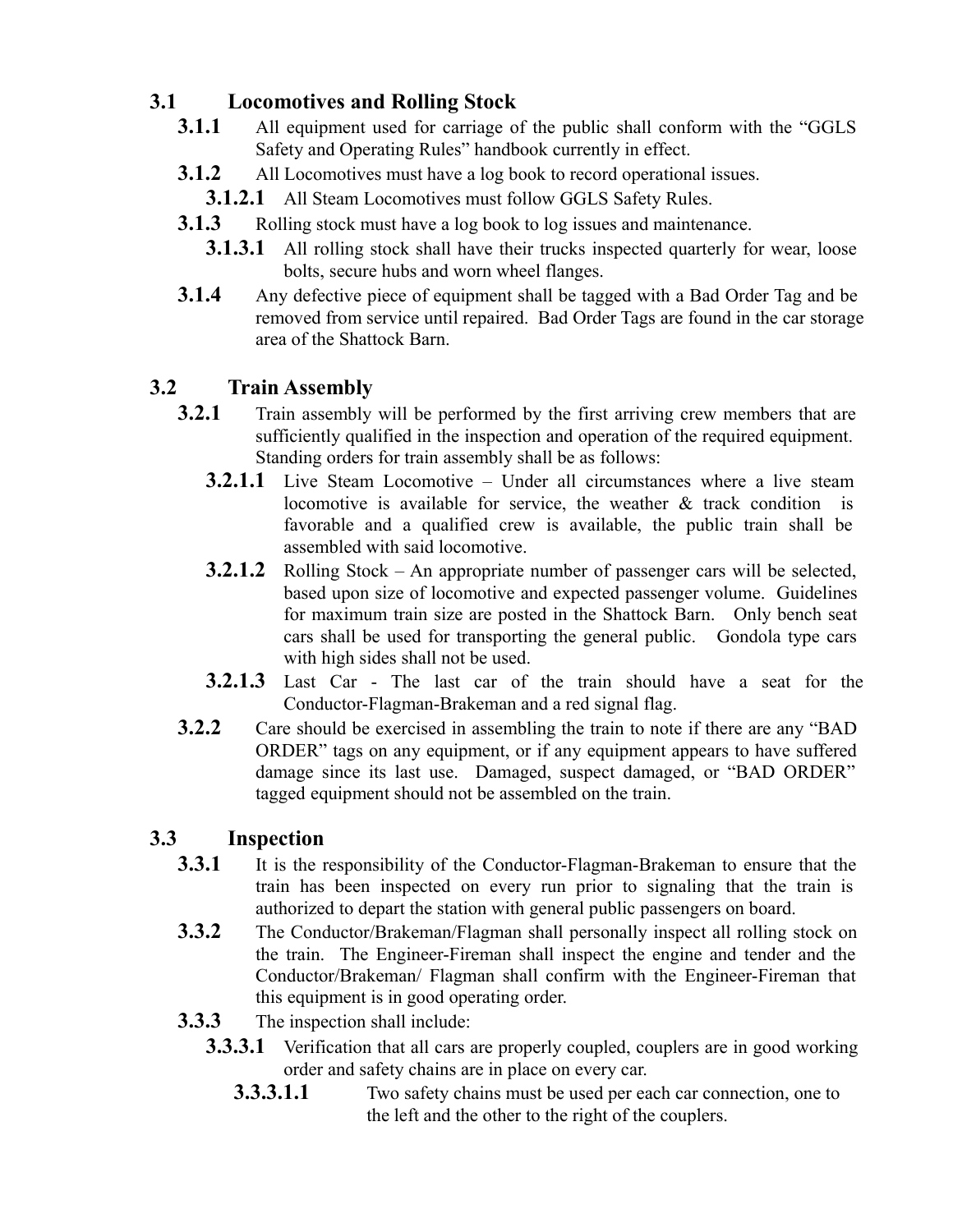- **3.3.3.1.2** Safety chains should have sufficient slack to accommodate normal turn radius but not excessive slack so as to foul with track work.
- **3.3.3.1.3** Couplers should not have excessive height mismatch (minimum 50% coupler knuckle engagement)
- **3.3.3.2** Verification that all car wheels are on track.
- **3.3.3.3** Verification that no debris or obstruction are under the train or on the track in the station area.
- **3.3.3.4** Verification that each car is properly loaded:
	- **3.3.3.4.1** Passengers should be properly centered on the car.
	- **3.3.3.4.2** Cars should not be overloaded (Sect 5.3).
- **3.3.4** *ANY INSPECTION ITEM NEEDING CORRECTION SHOULD BE CORRECTED PRIOR TO AUTHORIZING TRAIN DEPARTURE.*
	- **3.3.4.1** Equipment to be removed from service should be pulled from the train and 'BAD ORDER' tagged with indication of equipment problem(s).

# **3.4 Train Dis-assembly**

- **3.4.1** Train dis-assembly and return to storage is the responsibility of the train crew operating the last public train of the day.
- **3.4.2** The equipment will be stored in the barn per the posted storage diagram.
- **3.4.3** Propane Fuel Tanks, if used, must be removed from the equipment before storage.
- **3.4.4** Steam Engines must be blown down before storage and tenders drained of water before storage if equipped with drain valves.
- **3.4.5** Engine logbook should be updated to indicate any observations made during the day's run, especially if there were any problems observed.

# **3.5 TRAIN OPERATING PROCEDURES**

# **3.5.1 General**

- **3.5.2** All GGLS Safety Rules apply. (See Safety Rule document)
- **3.5.3** Minimum crew for public train operation will be three (3) club members trained and approved for the following duties: Station Master-Dispatcher, Engineer-Fireman and Conductor-Flagman-Brakeman. Any train transporting the general public must have a minimum crew of two (2) adult club members: Engineer-Fireman and Conductor-Flagman-Brakeman.
- **3.5.4** The public train shall only operate on the outside main line, unless otherwise authorized by action of the Board of Directors during track maintenance and/or special events.
	- **3.5.4.1** Direction of travel is determined by the Station Master-Dispatcher and is normally counter-clockwise.
	- **3.5.4.2** Passengers of the general public shall normally board and disembark only at Tilden Station. The Station Master may on special occasions load at the Shattock Barn at his/her discretion.
	- **3.5.4.3** Passengers of the general public shall remain on the train during unscheduled stops unless otherwise directed by the train crew. The Conductor-Flagman-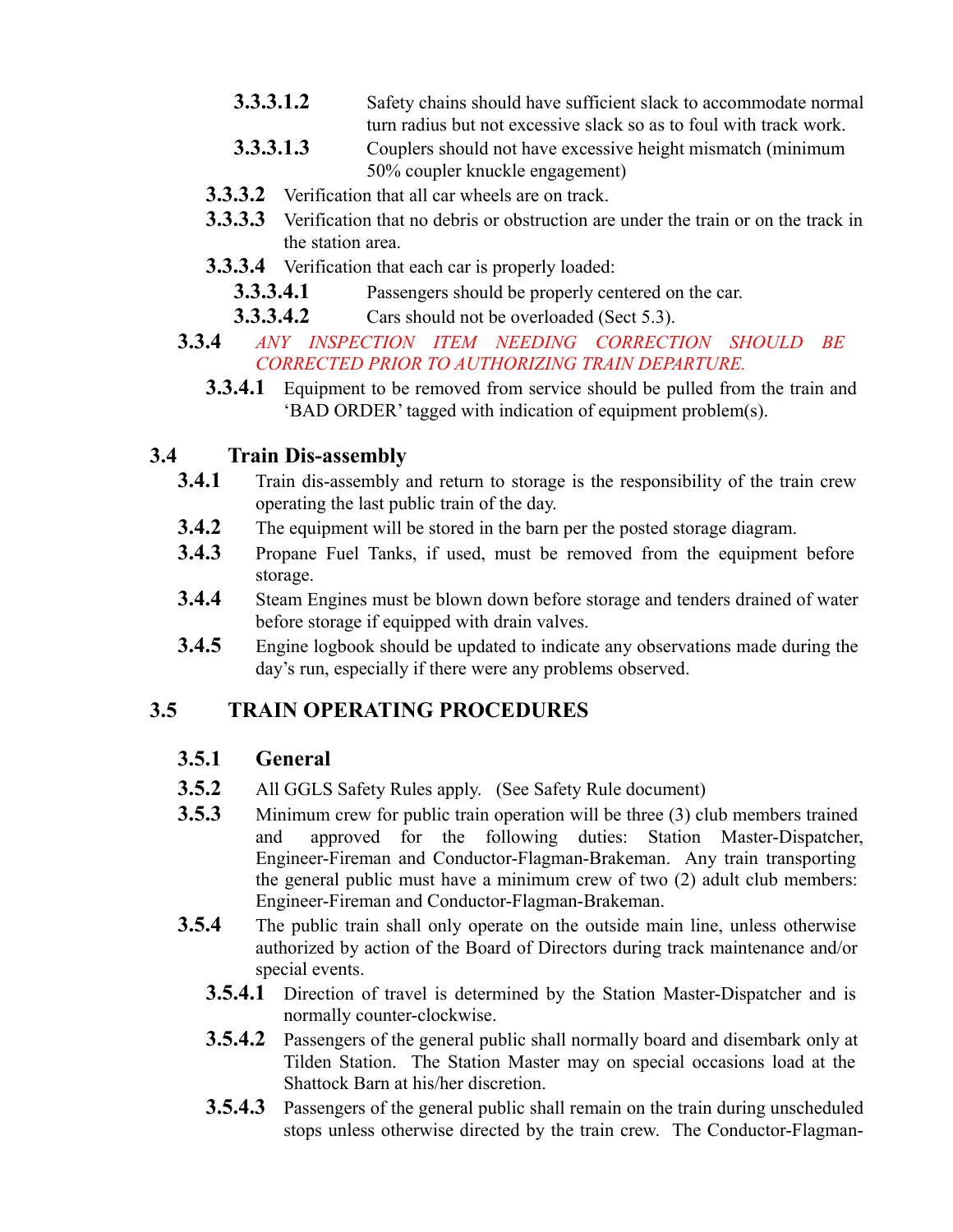Brakeman is responsible for orderly passenger conduct.

- **3.5.5** More than one train may operate on the outside main line during public running. The following additional rules apply:
	- **3.5.5.1** Trains must keep one (1) milepost distance at all times if not under signal control.
	- **3.5.5.2** Stalled or disabled trains must protect the back of the train with a flag placed so that it is clearly visible to an oncoming train for a minimum distance of one hundred (100) feet (mile post separation distance).
	- **3.5.5.3** Station Master-Dispatcher will control traffic and his/her word is final.

## **3.5.6 Roles and Responsibilities**

### **3.5.7 Station Master-Dispatcher**

- **3.5.7.1** The Station Master-Dispatcher is responsible for:
	- **3.5.7.1.1** Controlling the safe movement of passengers in the station area and on and off of the train.
	- **3.5.7.1.2** Directing the movements of the train(s).
	- **3.5.7.1.3** Delivering the Safety Instructions to the passengers.
	- **3.5.7.1.4** Conversing with the waiting passengers.
- **3.5.7.2** The Station Master-Dispatcher must be at least 14 years old, be a GGLS member in good standing and have met all training and qualification criteria specified in section 7.0.

#### **3.5.8 Conductor-Flagman-Brakeman**

- **3.5.8.1** The conductor is responsible for the overall safe operation of the train as follows:
	- **3.5.8.1.1** Verify that cars are properly loaded and in good order prior to signaling for departure.
	- **3.5.8.1.2** Observing the public and the train while the train is in motion and signaling a stop order to the engineer should an unsafe condition arise.
	- **3.5.8.1.3** Instructing passengers as to correct actions to be taken in the event the train has made an unscheduled stop.
	- **3.5.8.1.4** In circumstances where multiple trains are operating on the outside main line, protecting the rear of the train in the event of an unscheduled stop.
	- **3.5.8.1.5** •• Assisting with any train problem that might develop.
	- **3.5.8.1.6** Leading the safe evacuation of the passengers if the train becomes disabled.
- **3.5.8.2** The Conductor-Flagman-Brakeman must be at least 18 years old, be a GGLS member in good standing and have met all training and qualification criteria specified in section 8.0.

### **3.5.9 Engineer**

**3.5.9.1** The engineer is responsible for the safe operation of the train as signaled by the Conductor.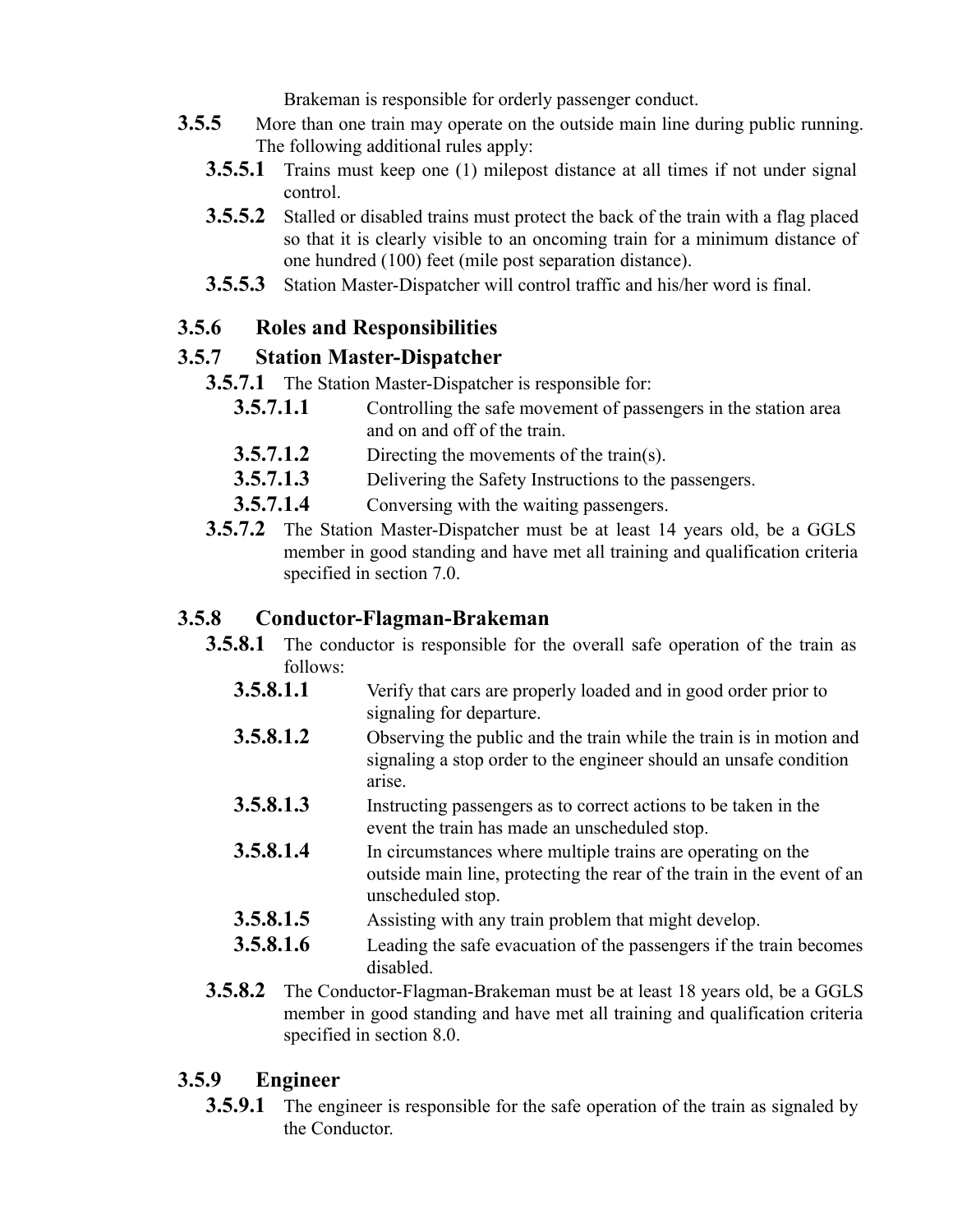**3.5.9.2** The engineer must be at least 18 years old, be a GGLS member in good standing and have met all training and qualification criteria specified in section 9.0.

#### **4 Passenger Safety**

#### **4.1.1 Safety Announcement**

- **4.1.2** Delivered by the Station Master-Dispatcher.
- **4.1.3** The Safety Announcement can be as simple or as elaborate as you want, but must include the following:
	- **4.1.3.1** Remain seated, facing forward, with legs straddling the bench seat.
	- **4.1.3.2** No rocking back and forth.
	- **4.1.3.3** Keep feet on the floor of the car you are riding on.
	- **4.1.3.4** Don't reach out and touch or grab anything.
	- **4.1.3.5** If the train should stop for any reason, remain seated with feet on the floor of your car unless instructed otherwise by a member of the train crew.
- **4.1.4** The Conductor will signal that the train is safe for departure by two (2) blasts of the whistle or radio communication.
- **4.1.5** The engineer will respond with two (2) blasts of the locomotive whistle and will proceed to place the train into motion at his discretion.

### **4.2 Passenger Infraction**

**4.2.1** If a passenger is observed violating one of the safety rules or is acting unsafe, the Conductor will alert the engineer by blowing continuous short blasts of the whistle or by radio communication. The engineer will stop the train and the Conductor will talk to the person who is causing the problem.

### **4.3 Car Loading**

- **4.3.1** Cars should be loaded with a maximum of two (2) adults and two to four (2 to 4) children to a car. The load should be balanced (evenly distributed front and rear). There should be sufficient room on the car for all passengers to sit comfortably with their feet resting on the floor of the car they are seated on.
- **4.3.2** Small children must be able to sit on the bench seat. Babies in arms are not permitted. Babies in papoose packs are not permitted as this raises the center of gravity of the adult.

### **4.4 ADA**

**4.4.1** Passengers with disabilities that can be safely accommodated shall be allowed to board. Any person who would be physically unable to safely walk back to Tilden station from the far end of Heinz Loop should not be allowed to board. All passengers must be able to sit on the bench seat without mechanical support. Any special equipment required (eg. cane, oxygen bottle, etc.) should be placed on the floor of the car in such a fashion as to not create a hazard of fouling with track or equipment on the ground or raising the center of gravity of the car. Passengers that cannot maintain balance without significant assistance, or cannot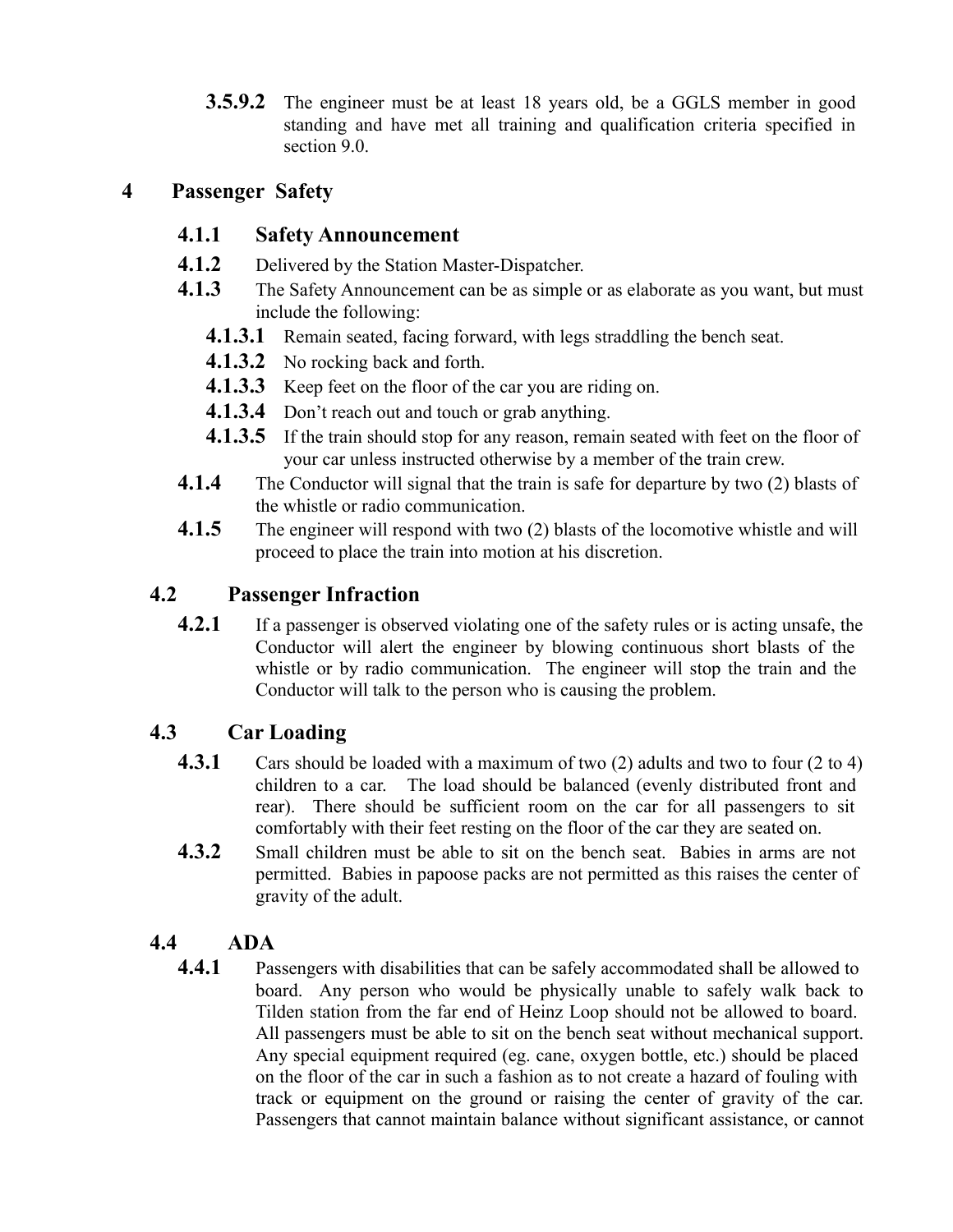safely board, ride or exit the train shall not be allowed to board. Expectant mothers in late term  $(8<sup>th</sup>$  or  $9<sup>th</sup>$  month) should be encouraged not to board. The Station Master will make boarding decisions on a case-by-case basis. Any person refused service should be tactfully advised of the safety reasons why and the suggestion that Redwood Valley Railroad may be able to provide service should be offered.

### **5 Accidents**

### **5.1 Emergency Evacuation**

- **5.1.1** In the event of a disabled train, the passengers shall be escorted back to the passenger station by following the closest safe route along the right of way.
- **5.1.2** The engineer shall secure the locomotive and extinguish the fire before leaving the train to assist the evacuation.
- **5.1.3** If radio communications are available, the Conductor shall be responsible to notify the Station Master-Dispatcher of the situation and request assistance if necessary.

### **5.2 Injury**

- **5.2.1** In the event of a serious passenger injury, the train crew should call 911 and give directions to GGLS. A train crew member should meet the emergency vehicle in the parking area and direct them to the injured person.
- **5.2.2** Obtain names, addresses, and phone numbers, and statements from all potential witnesses.

# **5.3 Accident Report**

**5.3.1** • From time to time, minor derailments occur that are annoyances, but do not result in any injury. However, if an accident occurs that results in any injury or passenger property damage, an Accident Report (Appendix A) must be filled out and sent to the GGLS Secretary for file.

### **6 Station Master-Dispatcher Qualification**

- **6.1** The Station Master-Dispatcher must be at least fourteen (14) years old.
- **6.2** The Station Master-Dispatcher must demonstrate the following:
	- **6.2.1** Knowledge of the GGLS Safety Rules.
	- **6.2.2** Demonstrate the ability to safely move passengers onto and off of the train.
	- **6.2.3** Demonstrate the ability to clearly communicate the safety announcement to passengers before allowing departure of the train from the station.
- **6.3** The Engine Committee Chairperson shall maintain a list of qualified Station Masters-Dispatchers and shall post a copy of this list in the clubhouse and with the GGLS Secretary.

# **7 Conductor-Flagman-Brakeman Qualification**

- **7.1** The Conductor-Flagman-Brakeman must be at least eighteen (18) years old.
- **7.2** The Conductor-Flagman-Brakeman must demonstrate the following:
	- **7.2.1** Knowledge of the GGLS Safety Rules.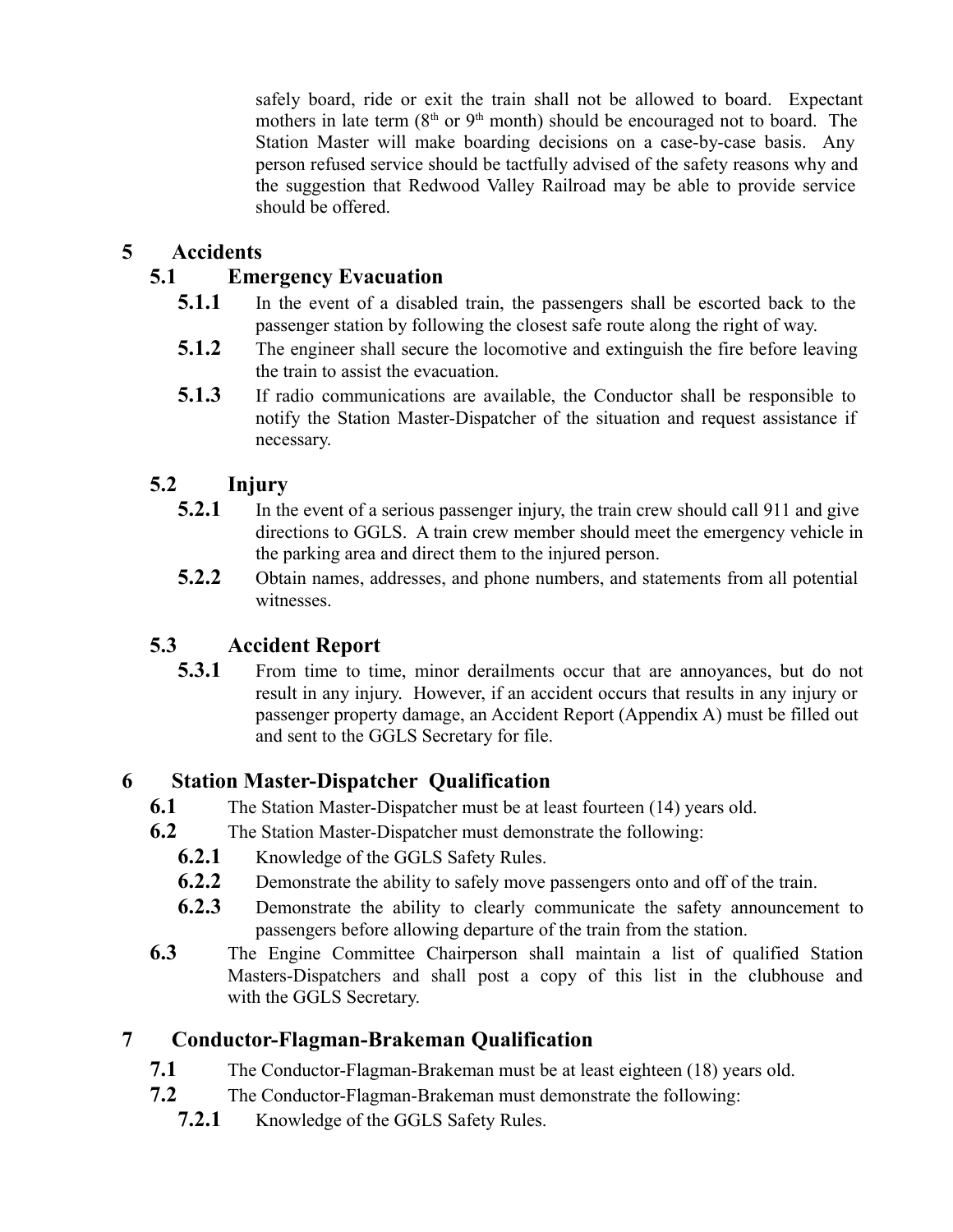- **7.2.2** Demonstrate the ability to perform proper equipment safety checks with no assistance.
- **7.2.3** Demonstrate the ability to verify proper car loading with no assistance.
- **7.2.4** Demonstrate knowledge of section 6.0 of this document and approved emergency stop and evacuation plans that may be developed and revised from time to time.
- **7.2.5** Demonstrate the ability to supervise the train in motion with passengers while being observed with a qualified Conductor-Flagman-Brakeman riding and observing.
- **7.3** The Engine Committee Chairperson shall maintain a list of qualified conductors/flagman/brakemen, and shall post a copy of this list in the clubhouse and with the GGLS Secretary.

#### **8 Engineer Qualification**

- **8.1** The Engineer must be at least eighteen (18) years old.
- **8.2** The Engineer must demonstrate the following:
	- **8.2.1** Knowledge of the GGLS Safety Rules.
	- **8.2.2** Demonstrate ability to steam up the locomotive with no assistance.
	- **8.2.3** Demonstrate the ability to operate the locomotive with no assistance.
	- **8.2.4** Demonstrate the ability to shut off the fuel in an emergency.
	- **8.2.5** Demonstrate the ability to operate the locomotive and train with passengers while being observed with a qualified engineer riding and observing.
- **8.3** The Engine Committee Chairperson shall maintain a list of qualified engineers and shall post a copy of this list in the clubhouse and with the GGLS Secretary.